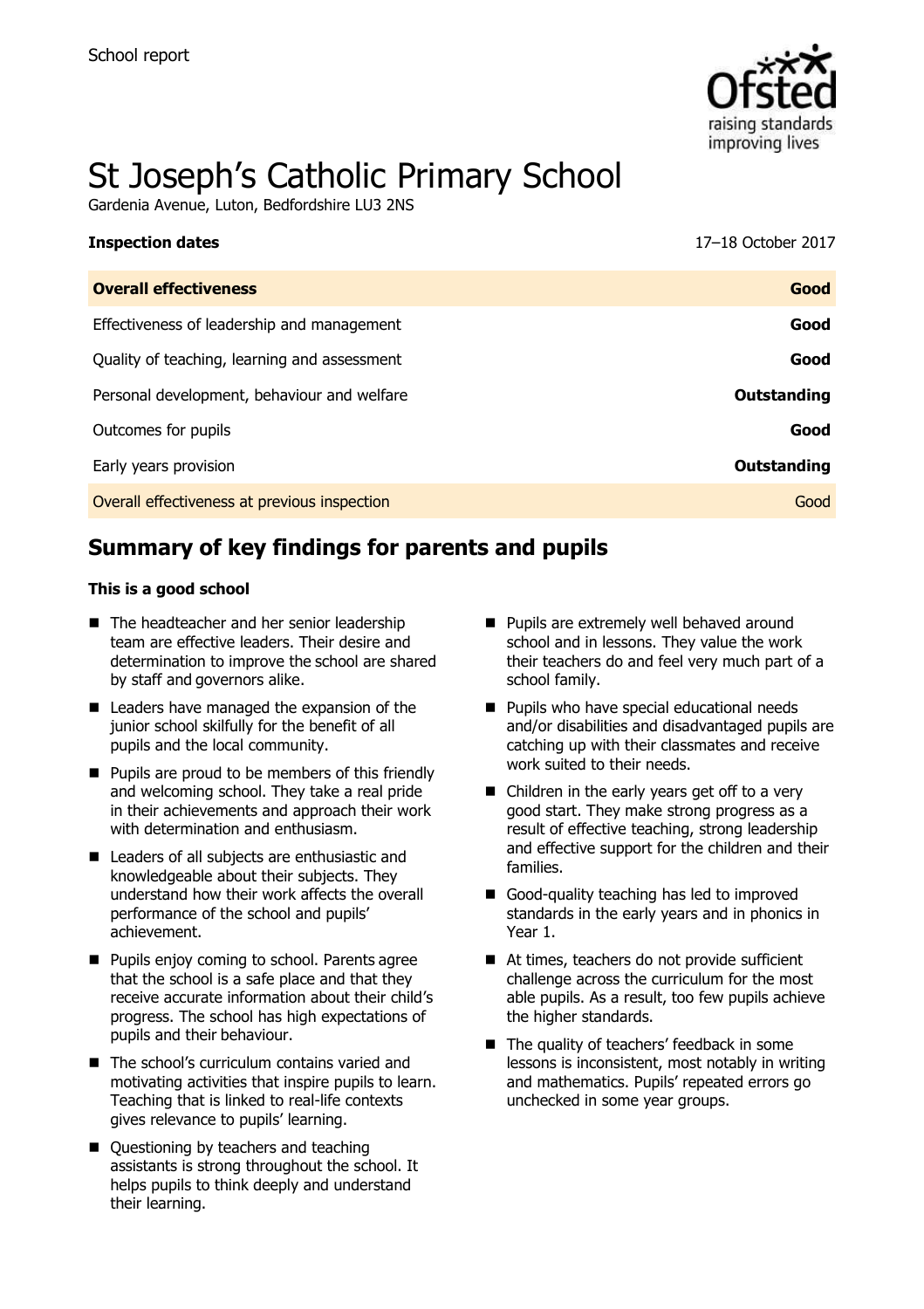

# **Full report**

#### **What does the school need to do to improve further?**

- **IMPROVE OUTCOMES for pupils by accurately identifying and effectively sharing exactly** what pupils need to do to excel in writing and mathematics.
- Strengthen teaching, learning and assessment so that teaching is consistently highly effective by providing the most able pupils with the challenge they need to deepen and extend their thinking so that more of these pupils work at greater depth and exceed national standards.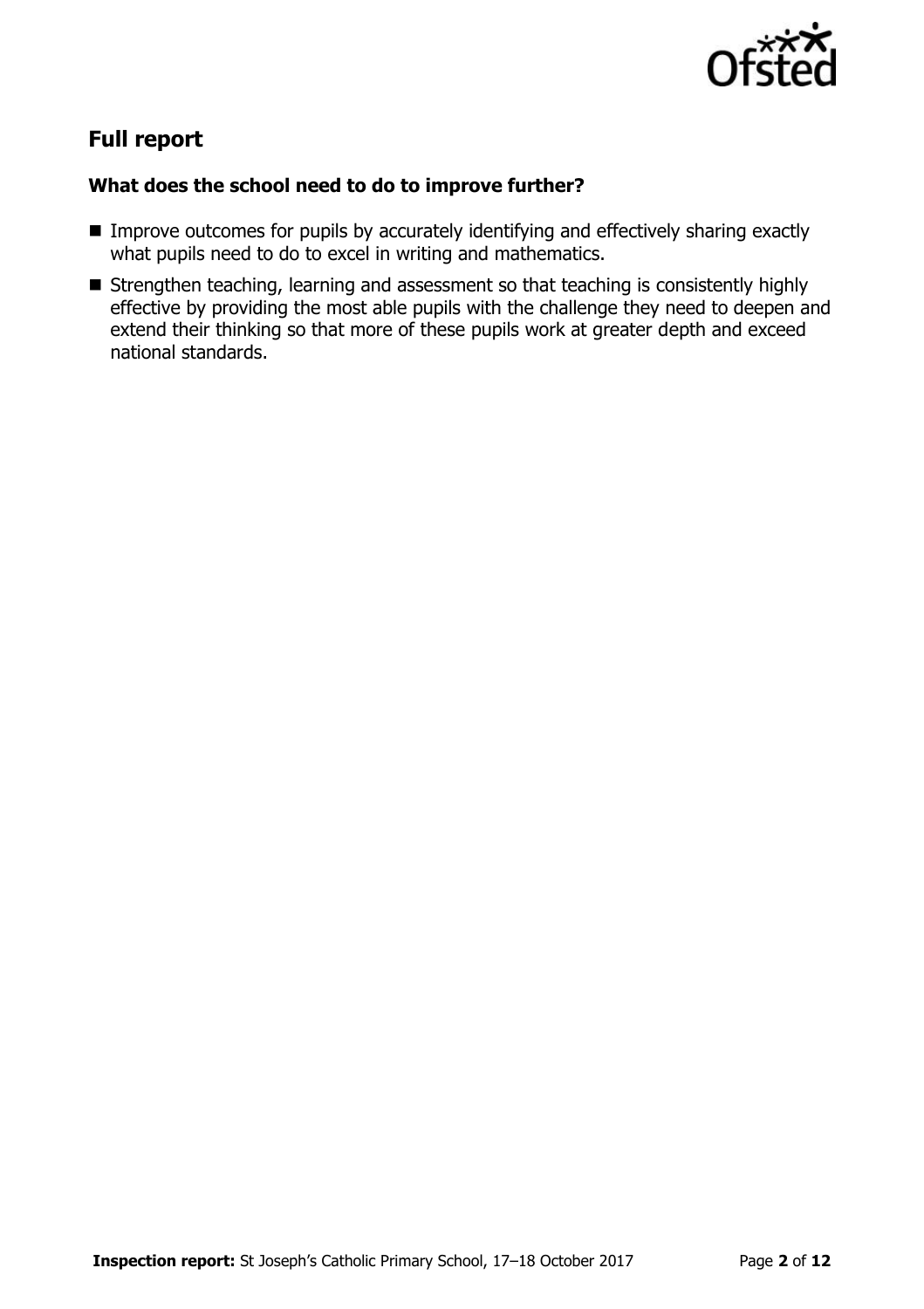

# **Inspection judgements**

#### **Effectiveness of leadership and management Good**

- The headteacher and her senior leadership team are ambitious for pupils and staff. Since the school expanded in January 2015, the leadership team's capacity has also developed and grown to meet the needs of an increasing number of pupils.
- Staff morale is high and staff embrace opportunities to develop their practice. The performance management of staff is closely linked to the priorities of the school development plan. Staff told inspectors that leaders have created a 'culture of support and challenge'. Staff training is tailored to meet individual needs and, as a result, the quality of teaching is consistently good across the school.
- Senior leaders challenge teachers to demonstrate that all pupils are making progress. If any pupil appears to be falling behind, teachers take swift action to fill in gaps of missing knowledge and skills. Governors, in turn, challenge senior leaders about the progress of pupils in each class.
- Senior leaders regularly check the quality of teaching and provide feedback that helps teachers and support staff improve. Where teaching has not been good in the past, leaders have provided additional support that has ensured that it has improved. Leaders set teachers sharp targets and take the quality of teaching into account when making decisions about any pay awards. Leaders are aware that teachers are not yet consistently highly effective across the school.
- Leadership of the provision for pupils who have special educational needs and/or disabilities is strong. Special educational needs funding is spent effectively. The coordinators are very reflective and evaluate provision rigorously. Along with strong partnerships with families, this enables leaders to have an insightful view of pupils' specific, and often complex, needs.
- The system of assessment allows leaders to evaluate accurately the step-by-step progress pupils make. Leaders previously identified that pupils who have special educational needs and/or disabilities needed further support to help them to make the progress they should. They are now monitoring learning more regularly to review the impact of teaching and adapt it as required for this group of pupils.
- Subject leaders monitor their subjects well and take decisive action to bring about improvement. For example, they have made changes to the teaching of reading by introducing a 'reading race' from Reception to Year 6. As a result, pupils are reading widely and often, which is having a positive impact on raising reading standards.
- Leaders carry out detailed analysis of pupils' progress and outcomes in order to ensure that they identify and tackle any gaps in pupils' learning effectively. Positive progress is made towards pupils attaining the expected standards in reading, writing and mathematics, including for disadvantaged pupils and pupils who have special educational needs and/or disabilities.
- $\blacksquare$  The progress of the most able pupils is not as strong, in particular for writing and mathematics. This is because leaders do not always ensure that all staff consistently follow the school's feedback policy when it comes to this group of pupils. As a result,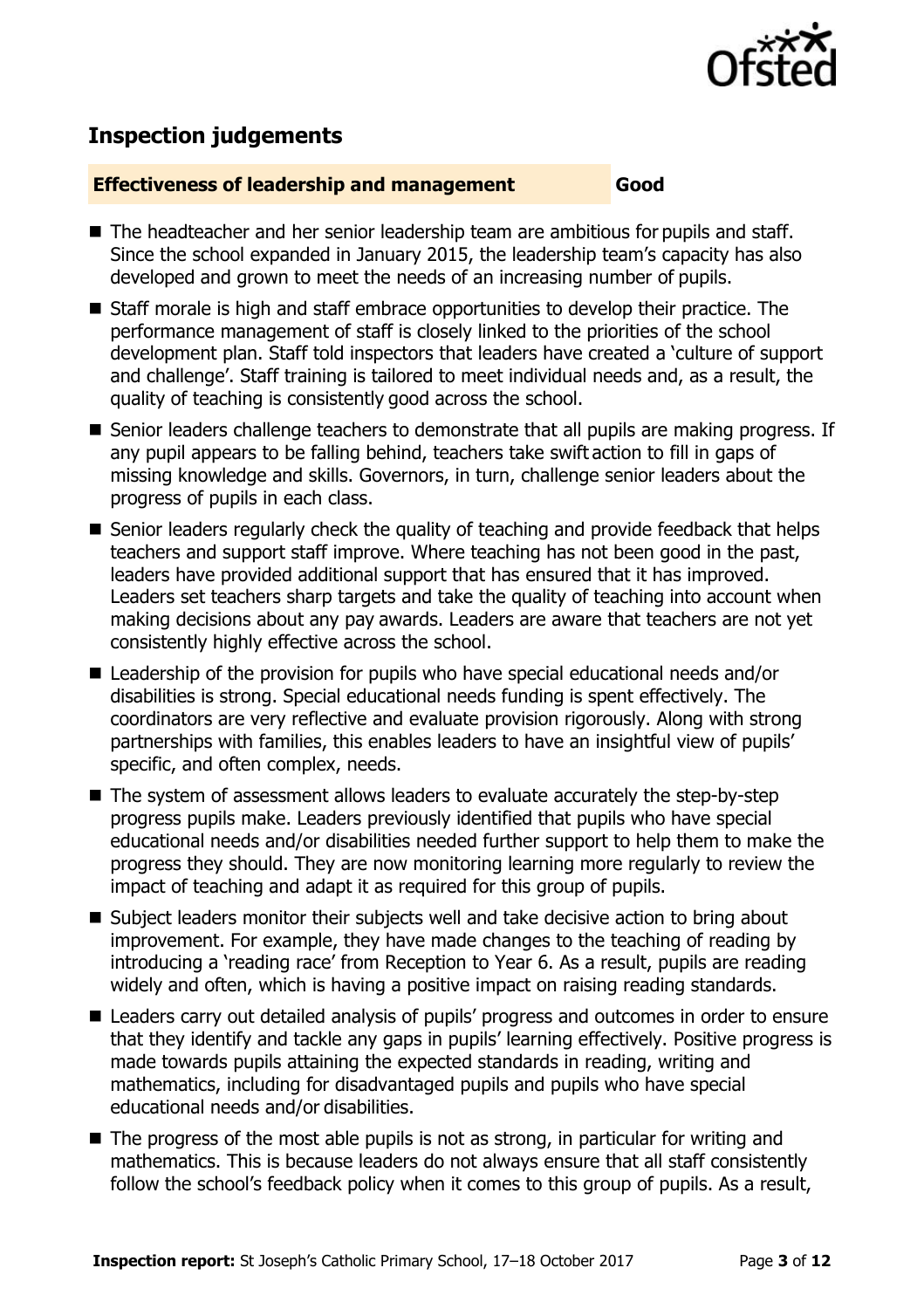

most-able pupils are not always challenged in the feedback to do better.

- Leaders have ensured that the curriculum is broad and balanced and meets the needs of pupils. It ensures that pupils have access to first-hand experiences that enrich their knowledge and understanding. For example, recent trips to Windsor Castle provided valuable opportunities to develop pupils' understanding of the Royal Family. The curriculum promotes pupils' personal development strongly in order to equip them for the next stages in their education.
- Leaders have ensured that fundamental British values are strongly woven throughout the curriculum. Pupils' spiritual, moral, social and cultural development is catered for well. Pupils have a good understanding of the rule of law, democracy (through the election of their faith ambassadors and school councillors), respect (through the rights of the child) and the breadth of modern British culture. Pupils recently visited 10 Downing Street and enthusiastically told inspectors about democracy in the United Kingdom. Pupils celebrate a wide range of faiths and cultures and were observed learning about Black history.
- The school uses the primary sports funding well. A specialist coach provides sessions for pupils and supports staff to successfully develop their skills. Pupils have the opportunity to experience different activities, including tennis and Zumba dancing. During a key stage 2 assembly, pupils celebrated a recent footballing achievement.
- The additional funding for disadvantaged pupils is well spent. Leaders have a sound rationale for the allocation of funds and have accurately identified the barriers to learning for these pupils. Across the year groups, disadvantaged pupils currently in the school make good progress.
- The overwhelming majority of parents who responded to Parent View and the school's own most recent survey, as well as many of the parents who spoke to inspectors, were highly supportive of the school. They particularly praised the pastoral care and appreciated the way staff know each pupil as an individual. One parent's comment about 'a diverse and harmonious school' summed up the views of many.
- A local authority adviser provides effective support to leaders. As a consequence, much progress has been made in tackling the school's areas for improvement which are identified in the school development plan. Leaders have actively sought advice from the local authority following the recent dip in writing progress at key stage 2 in 2017.

#### **Governance of the school**

- Governors bring a wealth of relevant knowledge, skills and expertise to their positions. Governors analyse and understand the school's strengths and areas for development. They also ensure that performance targets are challenging and are monitored effectively.
- Governors are jointly and actively involved in school improvement. They are committed to the ethos and values of the school. They share responsibility for creating a secure governance structure. Together, they provide a good balance of support, challenge and advice so that leaders are held to account and take the necessary actions to improve.
- Governors have a very good understanding of the school's safeguarding procedures and receive a broad range of appropriate training and updates.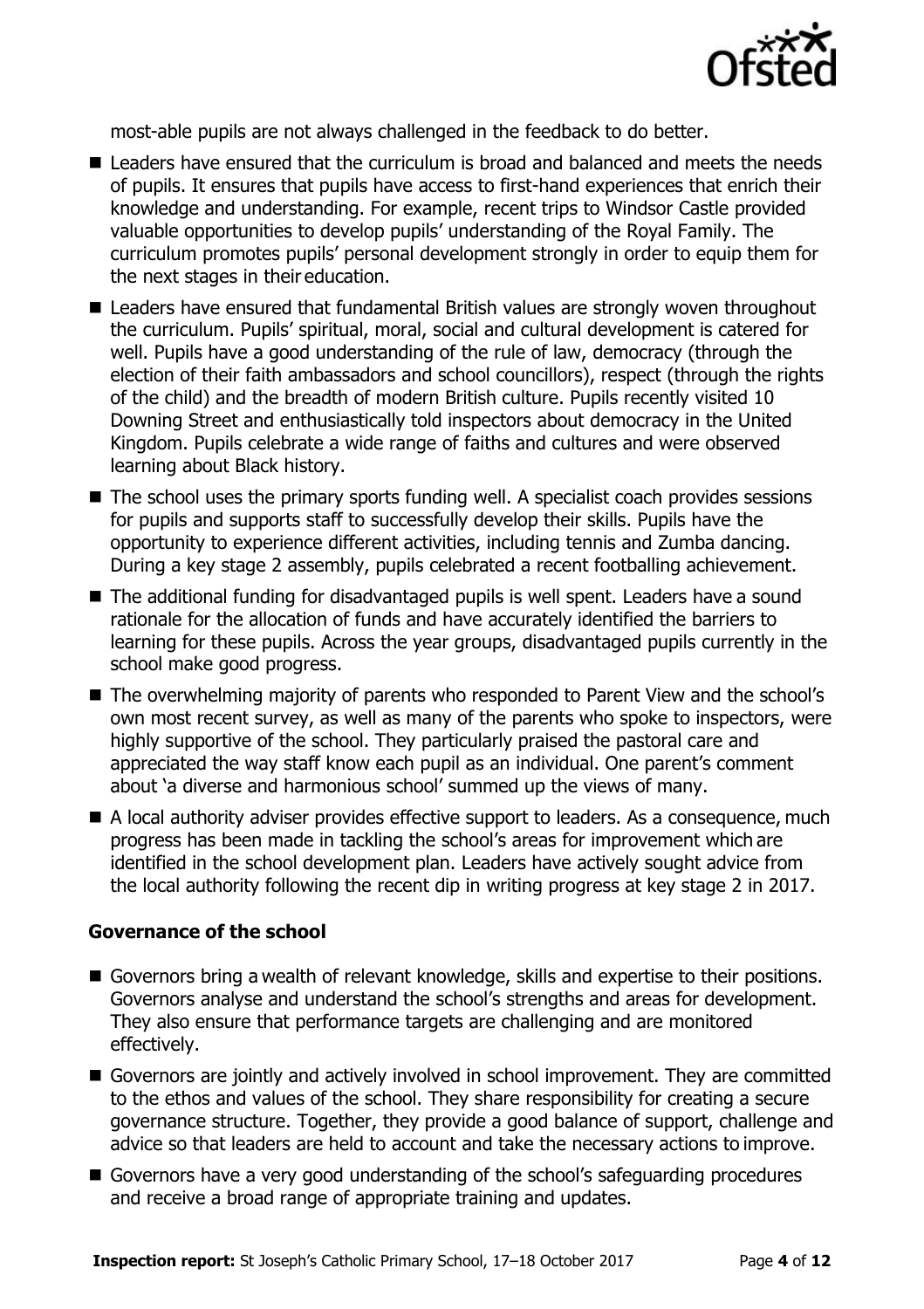

### **Safeguarding**

- $\blacksquare$  The arrangements for safeguarding are effective.
- Leaders recognise that many children are vulnerable and they work closely with families and outside agencies to ensure that pupils are kept safe. There is a clear and timely system of referral. Leaders take appropriate steps to manage issues or refer them on to external agencies when necessary.
- Staff and governors receive regular and appropriate training, for example training to recognise the signs of radicalisation and extremism. The safeguarding leaders display a very good awareness of how this training relates to the community the school serves.
- Records are kept securely and provide a clear trail of emerging concerns, follow-up actions and review procedures. The clarity and detail of record-keeping help leaders to evaluate the impact of safeguarding and determine whether further support is needed.

#### **Quality of teaching, learning and assessment Good**

- Teachers use good subject knowledge to plan work correctly according to pupils' interests, skills and abilities. Teachers plan work which supports pupils' good progress across the curriculum.
- **Pupils develop highly positive attitudes to learning because relationships with staff are** strong. Adults encourage pupils to 'have a go' and reinforce the message that they should work without fear of failure. Consequently, pupils willingly try new things, confident that their teachers and learning support assistants will help them if they go wrong or get stuck.
- Teachers and support staff use questioning successfully to move learning on and to check what pupils already know and can do. Staff were observed challenging pupils' reasoning and seeking further explanations. As a result, pupils are able to articulate their answers and improve their knowledge, understanding and skills.
- Teachers have high expectations of what pupils should achieve and how they should behave. They use various methods to make learning interesting, for example through good use of resources, such as modern technology, and practical activities. This was observed when Year 6 pupils demonstrated the flow of electricity using their fellow pupils as components. As a result, pupils made strong progress and could answer complex questions about electrical circuits.
- Learning support assistants are deployed well, especially when working with pupils who have special educational needs and/or disabilities. They sensitively help pupils to improve their skills and knowledge and contribute to the positive ethos and the progress being made by pupils.
- In many classes, pupils are engaged and enthused by their learning because the work set is stimulating and excites them. For example, Year 6 pupils wrote a newspaper article about the story of 'Romeo and Juliet'. They enthusiastically retold the story and said how much they had enjoyed it. One pupil commented, 'They make it fun, but still make you learn.' As a result, pupils made strong progress in the lesson.
- Teaching in subjects other than English and mathematics gives pupils opportunities to develop new skills and knowledge. Tasks are well planned to meet the needs of pupils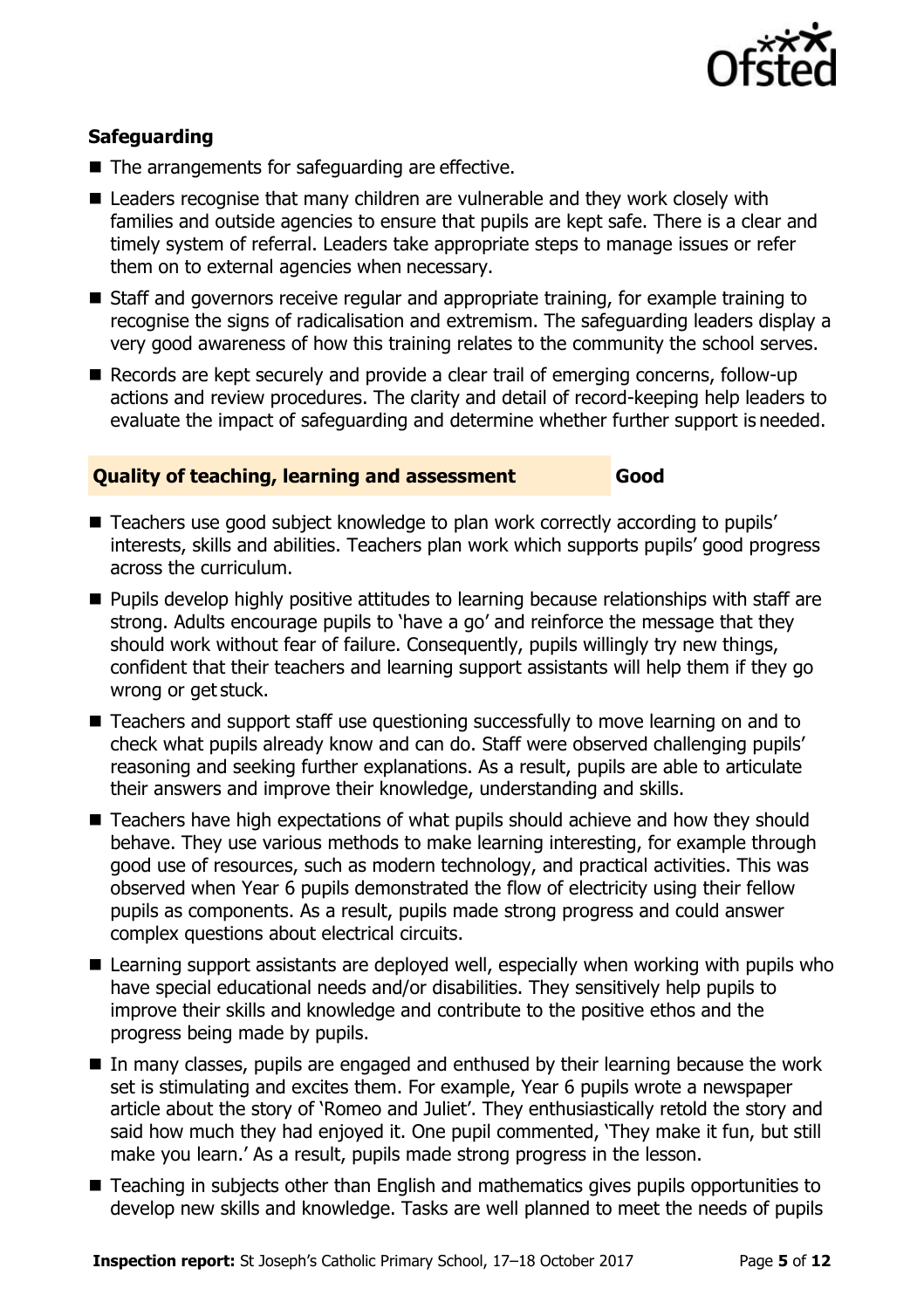

and provide challenge in most year groups. Consequently, most pupils make similar progress in these subjects as they do in English and mathematics. In particular, history, geography, French, music and religious education are taught well.

- **Phonics is taught effectively as soon as pupils start school and the teaching of reading** is strong. This gives younger pupils a solid foundation upon which to develop their love of reading and their spelling skills.
- The majority of parents who responded to Parent View and who spoke to inspectors agreed that teaching is good.
- Teachers have high expectations of the presentation of pupils' work. As a result, pupils' handwriting in workbooks and the writing on display around the school are of a high standard.
- Work in pupils' books shows that the pace of learning is often brisk. Where teaching is highly effective, pupils are offered feedback and opportunities to practise what has been learned, in line with the school's marking and feedback policy. However, on occasions, these skills are not applied quickly enough and progress is not as strong.
- Teachers do not consistently challenge the most able pupils and, consequently, not all most able pupils excel.

#### **Personal development, behaviour and welfare <b>COULTS** Outstanding

#### **Personal development and welfare**

- The school's work to promote pupils' personal development and welfare is outstanding.
- A very positive climate for learning exists across the school. Classrooms are calm, orderly and purposeful. Attitudes to learning are superb. Pupils talk confidently about their learning, work well together and enjoy sharing their ideas with adults and other pupils.
- **Pupils feel very safe and well looked after. They know who to go to and are confident** that the adults in the school will deal with their concerns. Speaking for many, a pupil said, 'There are lots of people to help us.'
- There is calm at break and lunchtimes, both in and out of the school. Pupils choose healthy options, try new foods and understand about staying healthy.
- **Pupils said that bullying is rare. If there are incidents, these are dealt with quickly.**
- Parents who responded to Parent View said that their child is well looked after and kept safe.
- **Pupils develop a very clear understanding of how they can keep healthy through** making healthy food choices and developing an active lifestyle. A significant increase in the number of pupils taking part in after-school clubs demonstrates the impact of this learning.
- **Pupils are taught how to stay safe when using the internet. They explain clearly how** websites can be blocked and show they understand the potential pitfalls when using social media.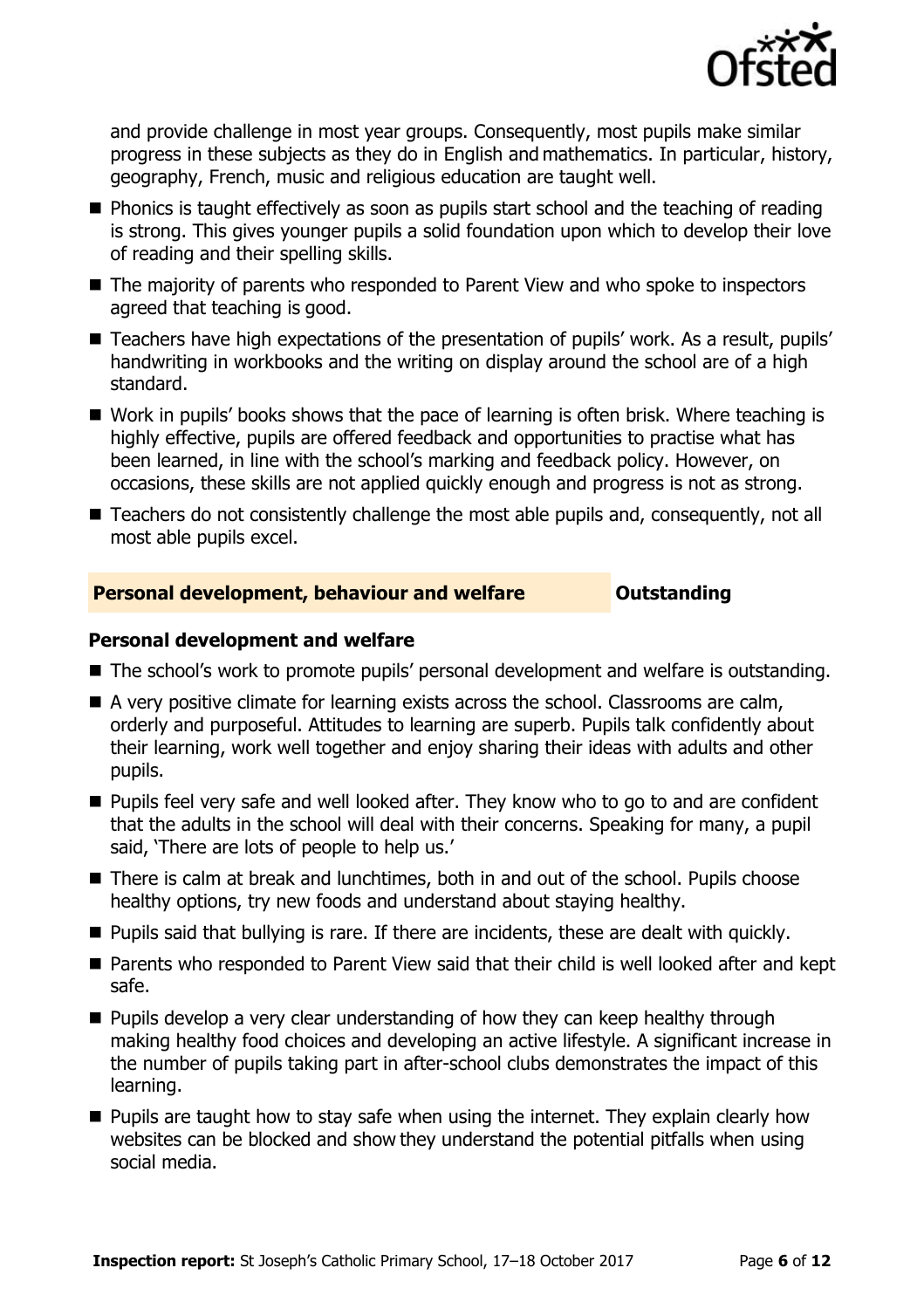

#### **Behaviour**

- The behaviour of pupils is outstanding.
- **Pupils are extremely well mannered and polite. Their behaviour in lessons, at playtimes** and as they move around the school is often exemplary. Their friendliness to each other and good-natured play are very evident and reflect the positive, caring ethos which has been created by leaders. Pupils get on very well together and they are unfailingly polite.
- **Pupils respond quickly to instructions and requests from staff, and their outstanding** conduct reflects the school's efforts to promote high standards.
- **Pupils thoroughly enjoy school life and are very keen to earn rewards and reap the** benefits of being a pupil at St Joseph's. They told inspectors that they enjoy such events as 'compliment day' and 'tell a joke day'.
- Staff record incidents of poor behaviour well. The school's behaviour logs demonstrate mostly low-level incidents which are quickly and effectively dealt with. Incidents of bullying and racist comments are extremely rare and, when they do occur, are quickly and efficiently managed.
- Levels of attendance are above the national average and, due to the concerted efforts of pupils, parents and staff, few pupils, including those who are disadvantaged, miss school on a regular basis.

#### **Outcomes for pupils Good**

- Pupils' attainment is generally improving across the school. The unvalidated 2017 performance information shows that, in reading, writing and mathematics at both key stages 1 and 2, outcomes at the expected and higher standards for pupils' ages were in line with national averages and, in some cases, higher. They were better than the school's performance in 2016. As a result, pupils are well prepared for the next stage of education.
- $\blacksquare$  Effective, targeted use of the pupil premium funding is enabling disadvantaged pupils to make good progress. As a result, any difference in progress between disadvantaged and other pupils nationally is diminishing.
- $\blacksquare$  Progress information for pupils currently in the school suggests that most pupils are making good or better progress from their individual starting points in a range of subjects. This was confirmed by the work seen by inspectors in pupils' exercise books.
- Pupils who have special educational needs and/or disabilities are very well supported by staff, who have received training in order to support their needs. This group of pupils are making strong progress from their starting points. Leaders and staff work closely with a range of outside agencies to support these pupils and their families. Careful monitoring of their progress allows teachers to meet their needs effectively through well-considered activities across a range of subjects. Pupils are supported to enable them to have access to all areas of the school curriculum.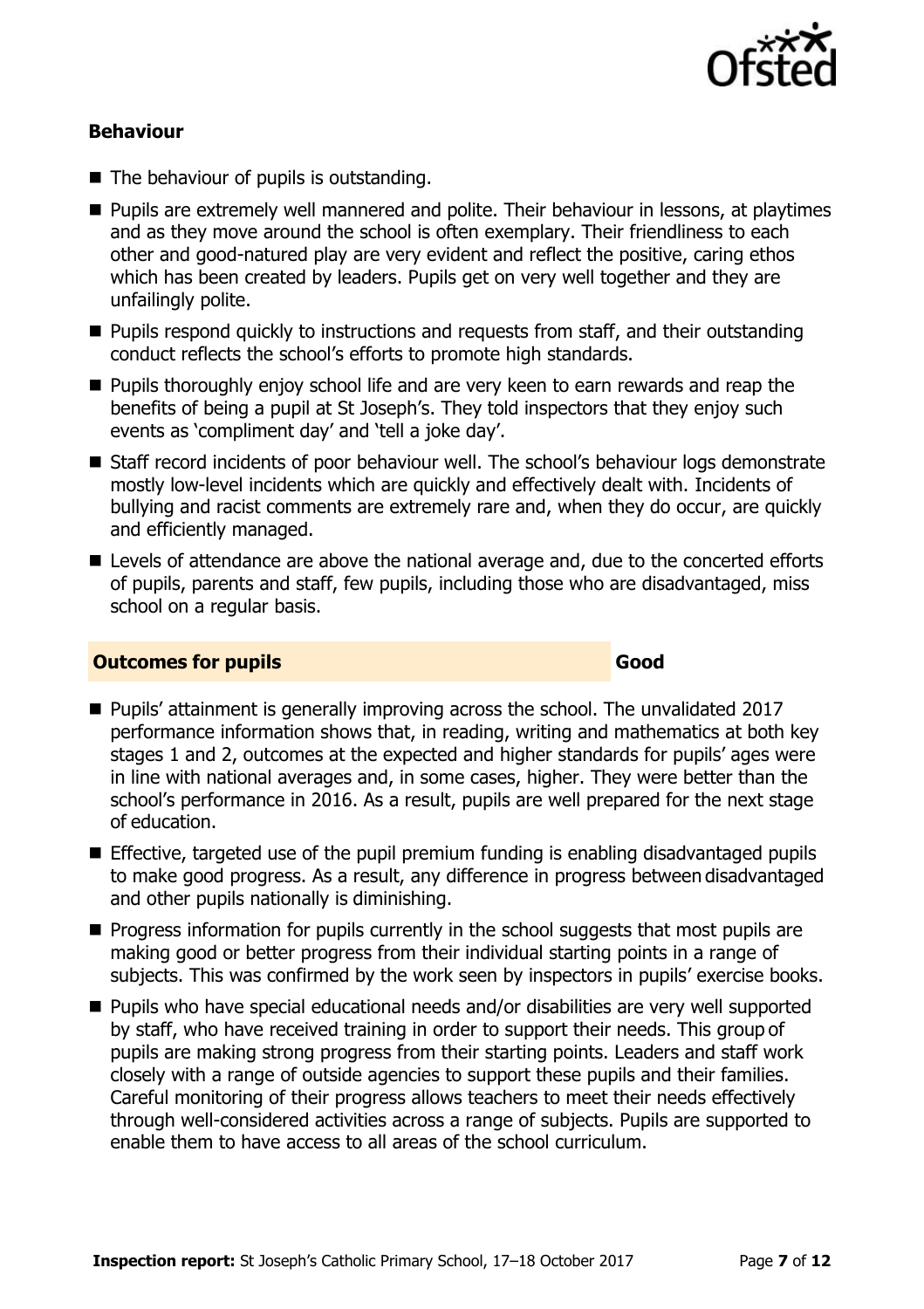

- $\blacksquare$  By the time pupils leave school at the end of Year 6, they are academically and socially well prepared for secondary school. This is good because transition arrangements between the school and the secondary school are strong.
- **Pupils acquire phonics knowledge well and make good progress in their reading skills** from their initial starting points. As a consequence, the school has seen a significant increase in the proportion of pupils who reach the required standard in the phonics screening check in Year 1.
- **Pupils make good progress in a range of subjects across the curriculum. However, the** lack of precise and timely feedback from teachers in these subjects sometimes prevents pupils from making even more progress.
- The most able pupils, including the most able disadvantaged pupils, are not being challenged sufficiently across the school in their learning. More needs to be done to ensure that challenge for these pupils is evident in all year groups and across all subjects.

#### **Early years provision CONSTANDING TO A RESERVE THE SERVE TO A RESERVE THE SERVE TO A RESERVE THE SERVE TO A RESERVE THE SERVE TO A RESERVE THE SERVE TO A RESERVE THE SERVE TO A RESERVE THE SERVE TO A RESERVE THE SERVE T**

- Leaders know the strengths and weaknesses in the early years extremely well. As a result, they are able to identify quickly staff training needs and areas for improvement. All staff contribute to assessment systems, as do midday assistants and parents. Consequently, where there are any gaps in learning, leaders are able to plan inspiring activities that will support children's further progress.
- The early years leader has a clear understanding of her role. She has been well supported by school leaders to make improvements. Leaders have been active in establishing closer links with the growing number of pre-schools in order to streamline assessment procedures. Transition into the school is a real strength.
- As a result of highly effective teaching, children make strong progress from skills, knowledge and understanding that are typical for their age when they join the school.
- Children's attainment by the end of the Reception Year has been rising rapidly over recent years. The proportion of children reaching a good level of development was above the national average in 2016 and has risen again in 2017. An increasing proportion of children do better than this too. Children are consequently very well prepared for life in Year 1.
- Children's language and communication skills are well taught. Children who speak English as an additional language make rapid progress because staff model good pronunciation and speaking skills at all times during the day. The teaching of phonics in the early years is strong and, as a result, children rapidly develop their skills. Teachers ensure that children are enthused by phonics. For example, they planned a topic on pirates to develop children's 'p' sound.
- Teaching nurtures, engages and motivates children, promoting a sense of achievement and developing confidence. For example, children talked openly and with great enthusiasm about their experiences at school.
- Children learn extremely well and play happily together in the large, busy and lively learning environments. Children settle happily and are clearly familiar with well-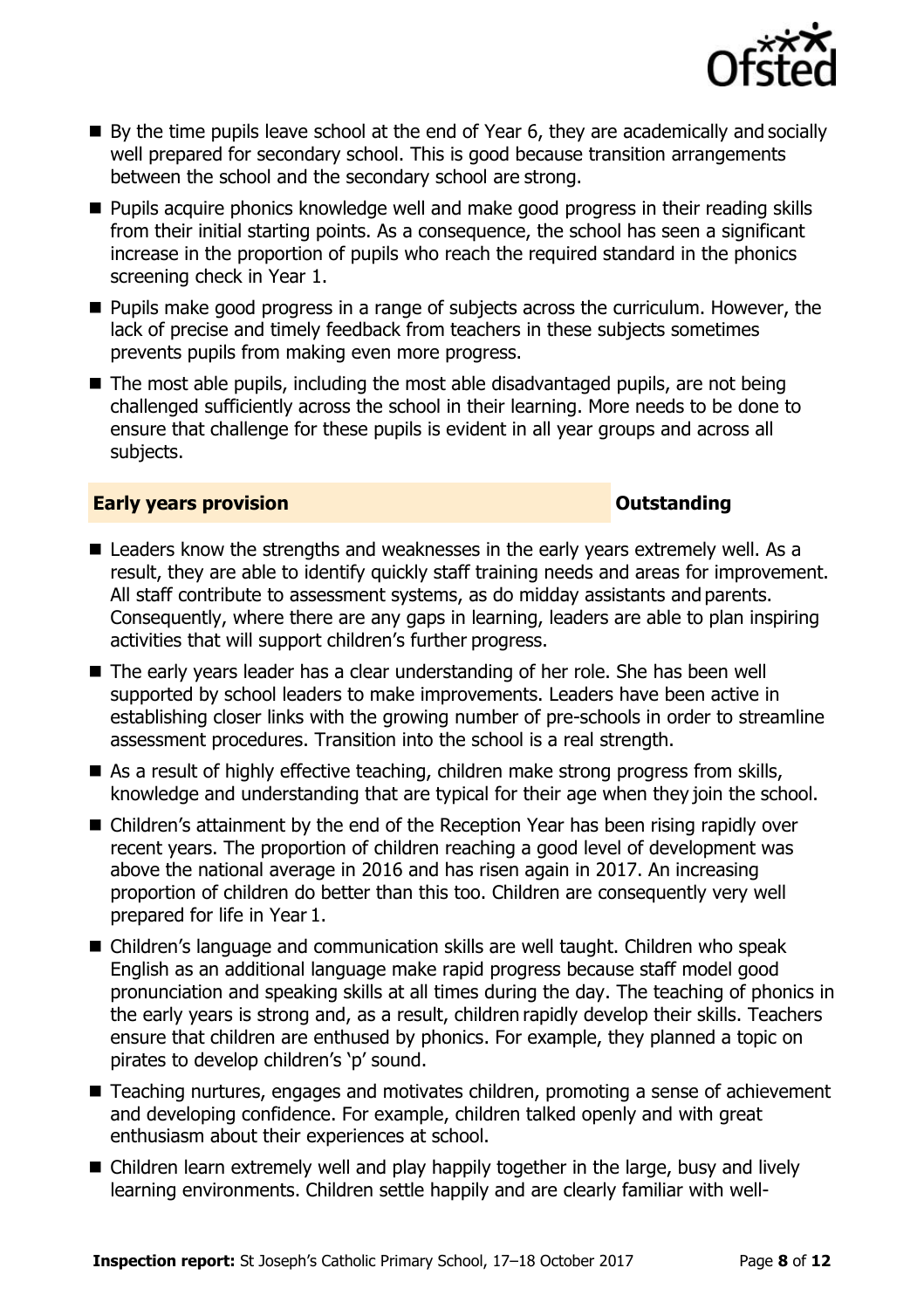

established classroom routines. They become increasingly independent as adults help them develop socially and emotionally.

- Children listen carefully to adults and each other. They take turns and share toys readily. They chat happily to each other and the adults as they explore and experience the activities provided.
- Teachers plan a range of engaging activities which are adapted promptly to respond to the interests of children. Good use is made of the indoor and outdoor space to develop all aspects of learning.
- The welfare needs of the children are well met. Leaders work effectively with parents and external organisations to ensure that children's needs are considered and that children are safe and very well cared for. Arrangements for safeguarding are effective andchildren learn in a safe environment. Children are supported appropriately in taking care of themselves.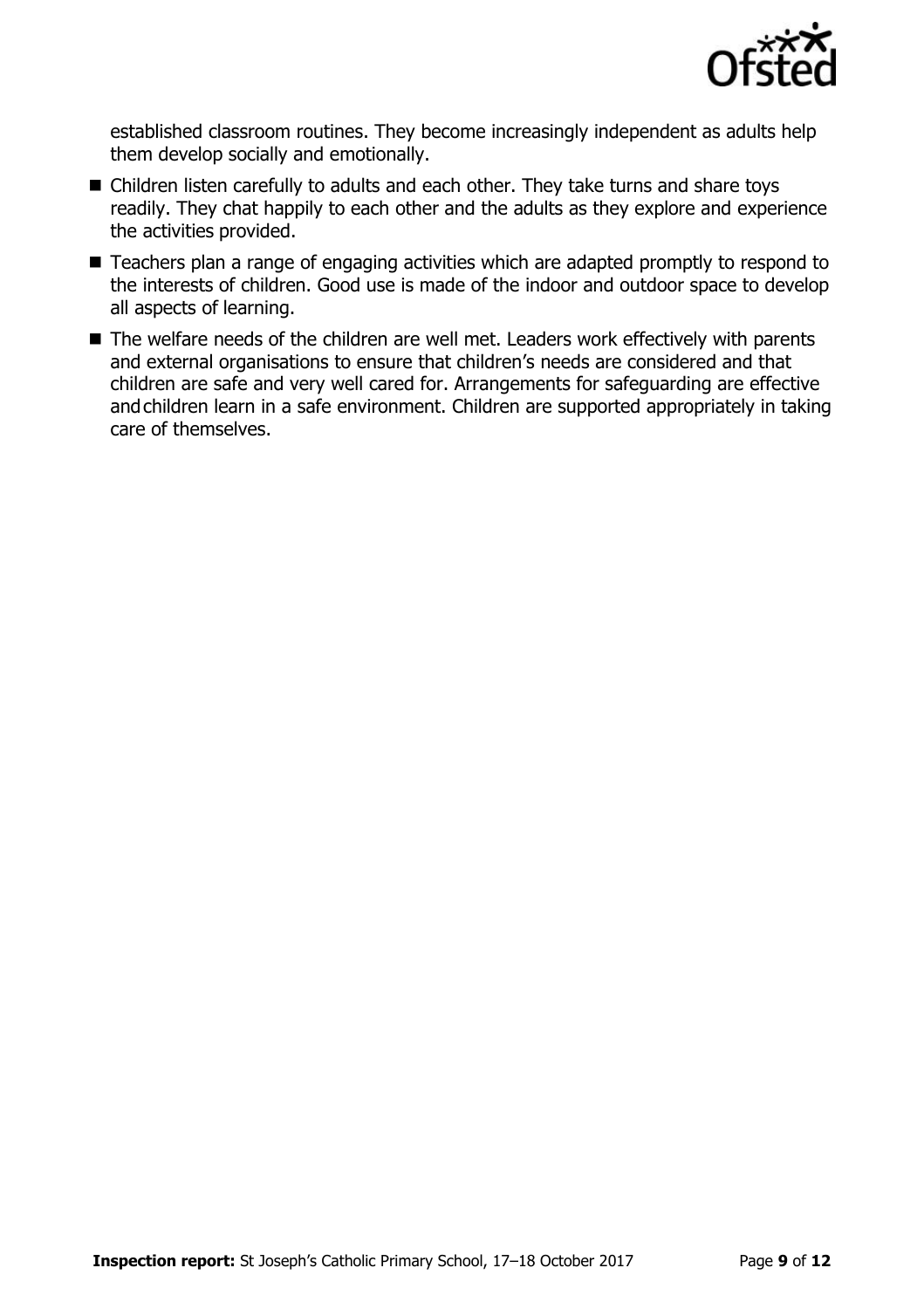

# **School details**

| Unique reference number | 109635   |
|-------------------------|----------|
| Local authority         | Luton    |
| Inspection number       | 10036254 |

This inspection of the school was carried out under section 5 of the Education Act 2005.

| Type of school                      | Primary                           |
|-------------------------------------|-----------------------------------|
| School category                     | Voluntary aided                   |
| Age range of pupils                 | 5 to 11                           |
| <b>Gender of pupils</b>             | Mixed                             |
| Number of pupils on the school roll | 828                               |
| Appropriate authority               | The governing body                |
| Chair                               | Lena Cole                         |
| <b>Headteacher</b>                  | Jacqueline Lee                    |
| Telephone number                    | 01582 57 2964                     |
| Website                             | www.stjosephsprimaryluton.co.uk   |
| Email address                       | head@stjosephs.primaryluton.co.uk |
| Date of previous inspection         | 5-6 June 2013                     |

### **Information about this school**

- The school meets requirements on the publication of specified information on its website.
- The school is much larger than the average-sized primary school and expanded in January 2015 to incorporate the local infant school that subsequently closed.
- $\blacksquare$  The proportion of pupils who have special educational needs and/or disabilities is below average.
- **Just over half of the pupils are from minority ethnic backgrounds, which is higher than** the national average.
- The proportion of pupils who speak English as an additional language is above average.
- The school meets the government's current floor standards for primary schools, which set the minimum expectations for pupils' attainment and progress.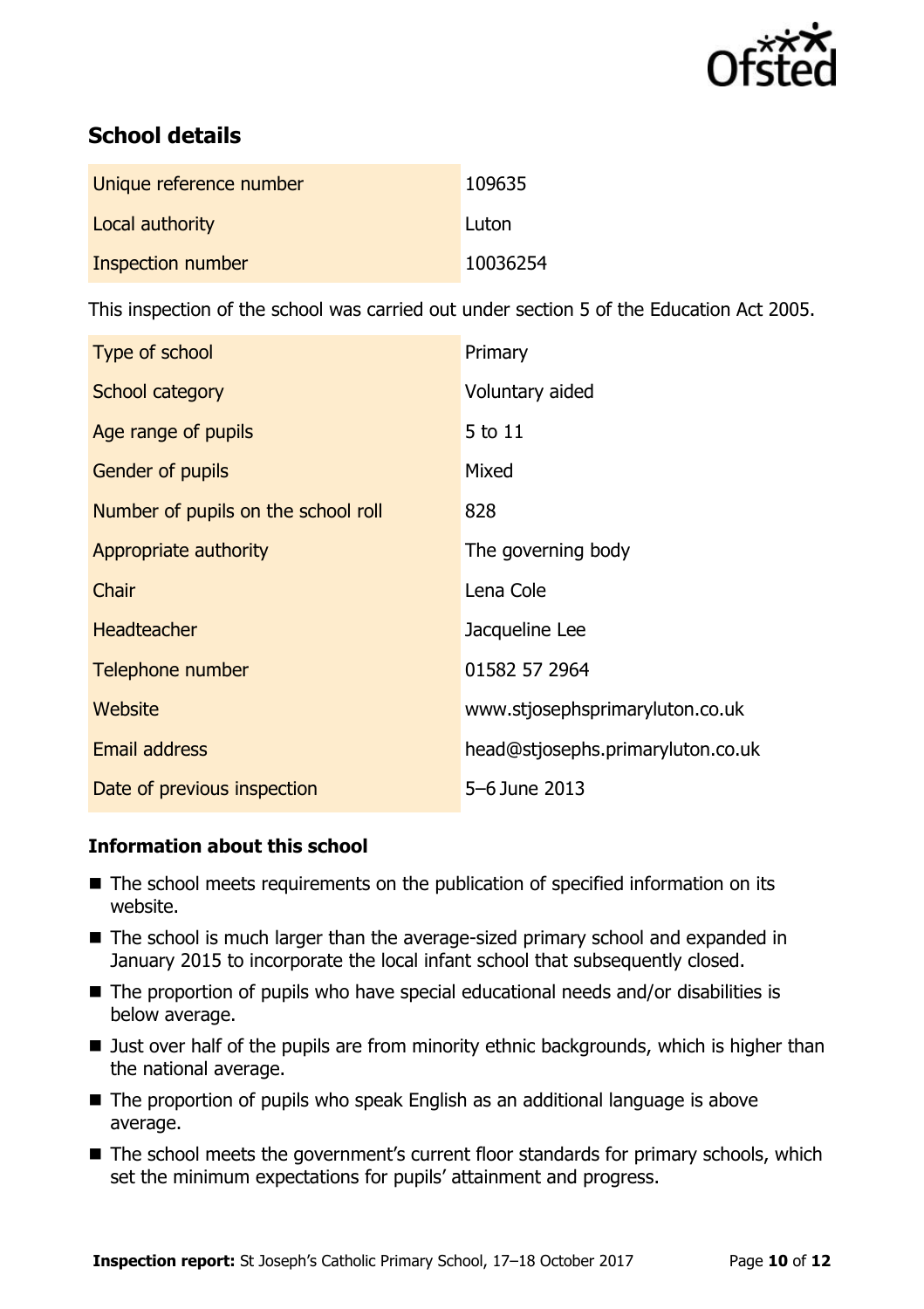

## **Information about this inspection**

- Inspectors observed 38 lessons and parts of lessons, of which a proportion were jointly observed with a senior leader.
- Meetings were held with groups of pupils. Other meetings were held with governors, a representative of the local authority, senior leaders and staff, including those with responsibilities for leading subjects and year groups.
- Inspectors analysed 60 responses to the online parent questionnaire, Parent View, during the inspection. They also analysed the school's own questionnaire for parents.
- Inspectors observed the work of the school and looked at a number of documents, including those relating to the monitoring of teaching, targets set and records of pupils' progress. They also looked at records relating to attendance, behaviour, bullying and safeguarding, the school development plan, data on pupils' progress and samples of pupils' work.

#### **Inspection team**

| Joseph Figg, lead inspector | Ofsted Inspector |
|-----------------------------|------------------|
| James Dyke                  | Ofsted Inspector |
| <b>Brenda Watson</b>        | Ofsted Inspector |
| <b>Lynn Lowery</b>          | Ofsted Inspector |
| <b>Paul Wilson</b>          | Ofsted Inspector |